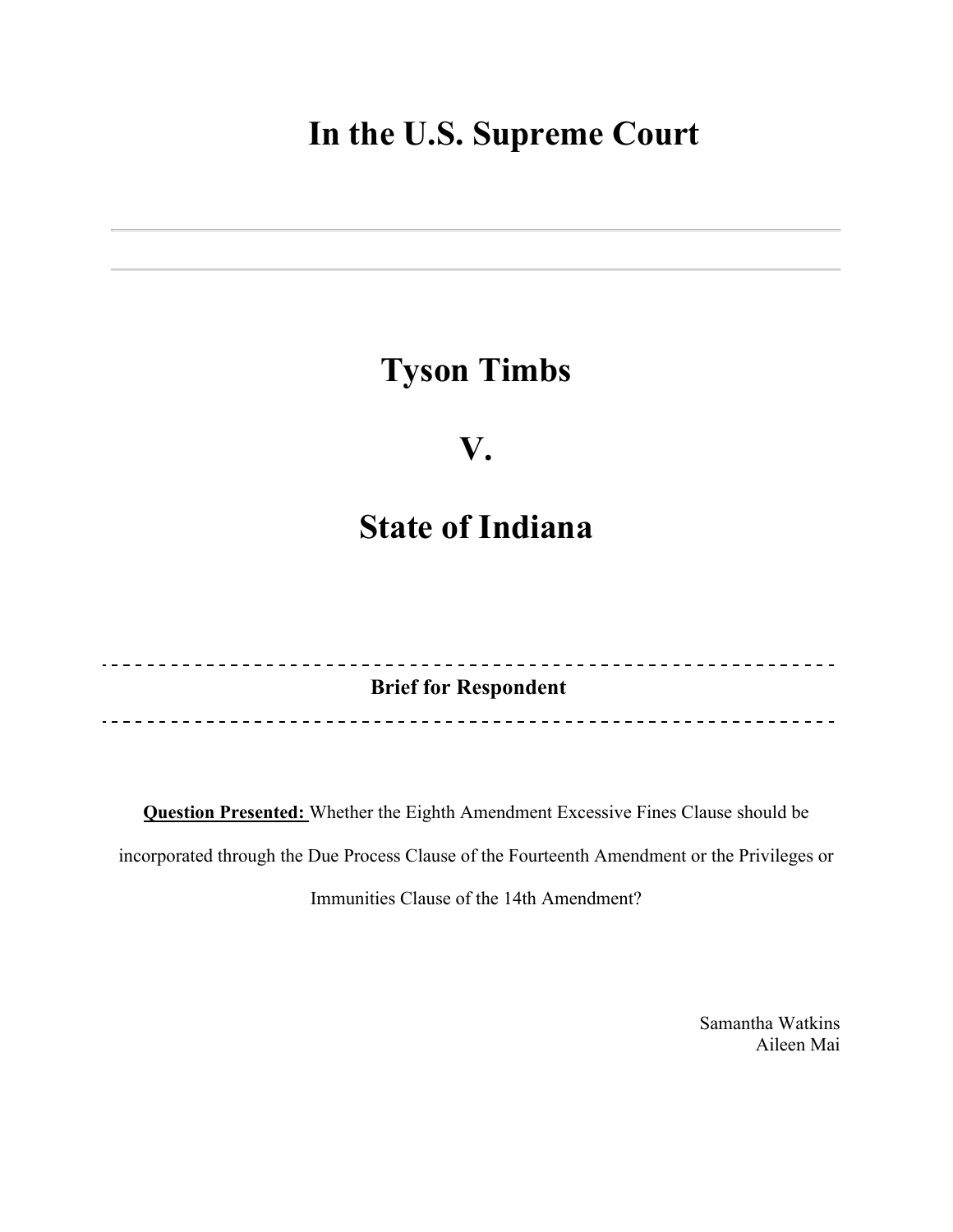### **Table of Contents**

## **Table of Cited Authorities**

*McDonald v. City of Chicago,561 U.S. 742, 767 (2010)*

*Ingraham v. Wright, 430 U.S. 651, 670 n.39 (1977))*

Upjohn Co. v. United States, 449 U.S. 383, 386 (1981).

Mapp v. Ohio, 367 U.S. 643, 656–57 (1961)

## **Secondary Sources**

Brief of pititioner

Brief of respondet

### **Statement of the Facts**

In May of 2013, Tyson Timbs was arrested at a traffic stop and charged with two counts of felony dealing and one count of conspiracy theft. Timbs took a plea on one count of felony dealing and one count of conspiracy theft. Timbs was sentenced to six years, five of those year were suspended. Timbs also agreed to pay a fee of approximately \$1200.

The state shortly after sought civil forfeiture of his Range Rover, worth \$42,058.30. In the trial court found that the forfeiture was prohibited by the eighth amendment, prohibition against excessive fines and the forfeiture was grossly discriminatory to the offense.

## **Case Proceedings**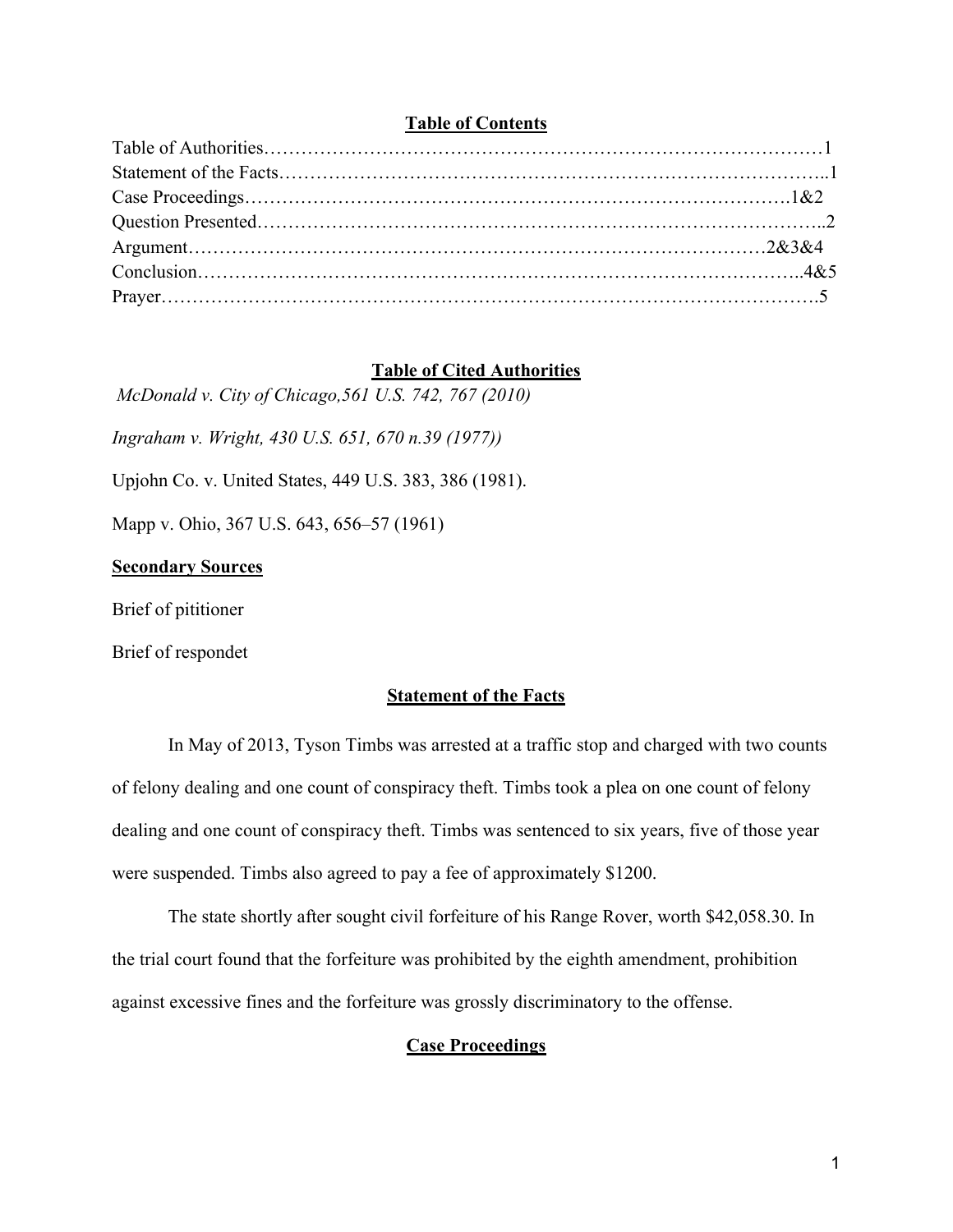The trial court denied the state's action and order the Range Rover to be released immediately and the court of appeals affirmed the trial court's ruling. The supreme court of Indiana reversed the lower court's' rulings under the reasoning that the US supreme court has never clearly established that the 8th amendment was not incorporated to the states due the 14th amendment.

### **Question Presented**

Whether the Eighth Amendment Excessive Fines Clause should be incorporated through the Due Process Clause of the Fourteenth Amendment or the Privileges or Immunities Clause of the 14th Amendment?

#### **Argument**

## **Argument one: there is no historical evidence that deals with in rem forfeiture to where it makes it the same as a fine.**

Resolution of the certified question before the court will not be resolved the more specific controversy in this case. The question not only doesn't mention in rem forfeiture but also in the petitioner brief virtually all of the historical evidence that is presented doesn't deal with civil in rem forfeiture. None of the historical evidence presented by petitioner is applicable to the instart case. And because a forfeiture and a fine are different from each other as well as the fact that this case involves a forfeiture rather than a fine, "The only relevant question is whether the Constitution—specifically, the Excessive Fines Clause, via the Fourteenth Amendment imposes a proportionality requirement on the State's in rem forfeiture of his Rover." "is fundamental to our scheme of ordered liberty, or as we have said in a related context, . . . is deeply rooted in this Nation's history and tradition." *McDonald v. City of Chicago,561 U.S. 742, 767 (2010) See C.R.M. v. State, 799 N.E.2d 555, 558 (Ind. Ct. App. 2003); see also Anonymous*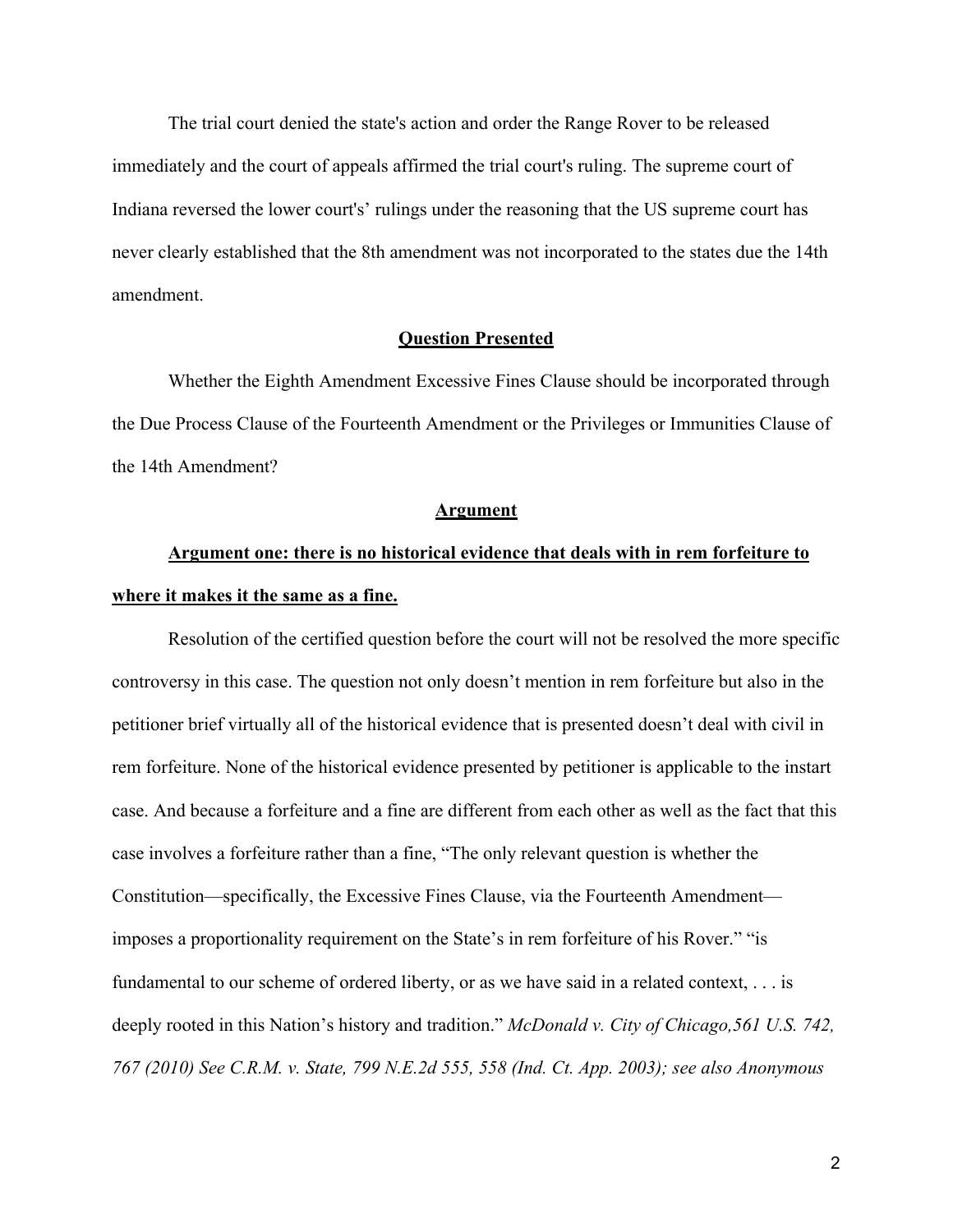*Case, 1 Gal. 23 (1812) (Story, J.) "*The Court has never applied a purported constitutional limitation against the States after finding that it fails the "fundamental . . . or . . . deeply rooted" test." *McDonald, 561 U.S. at 767. In McDonald.* Whether it would be unconstitutional for the state to hypothetically charge Mr. Timbs \$40,000 in criminal fines for the crime is irrelevant. "The validity of the forfeiture therefore turns not on Timbs culpability but on the Rover's whether it was used to transport drugs for the purpose of drug dealing. See Ind. Code § 34-24-1- 1. Additionally, Indiana courts determine which—or how much—property goes to the State by considering the property's involvement in the crime, not the crime severity. Id." and in the case presented before the court today, Mr. Timbs did use his Range Rover when he committed the crime, whether if it was transporting the drugs, or selling them near his Range Rover, Mr. Timb's Range Rover was involved in the crime. So if the court were to look at all the facts as a whole, when the state tried to get Timbs to forfeit his Range Rover, it was valid because the Range Rover was involved in the crime.

## **Argument two: that the excessive fines clause should only be applied through the due process clause of the constitution.**

The Court should apply the excessive fines clause only through the due process clause of the fourteenth amendment because applying it through the privileges and immunities clause would be problematic. Because this case involves a forfeiture, the court must determine whether the excessive fines clause restricts a state's use of forfeiture. *McDonald* uses " The Selective Incorporation test" determines if something should be incorporated by the due process clause. The tests asks whether it is " fundamental to *our* scheme of ordered liberty, or… whether this right is deeply rooted in this nation's history and tradition." The court should examine the in rem forfeitures on a right-by-right or clause-by-clause basis, rather than personal fines by using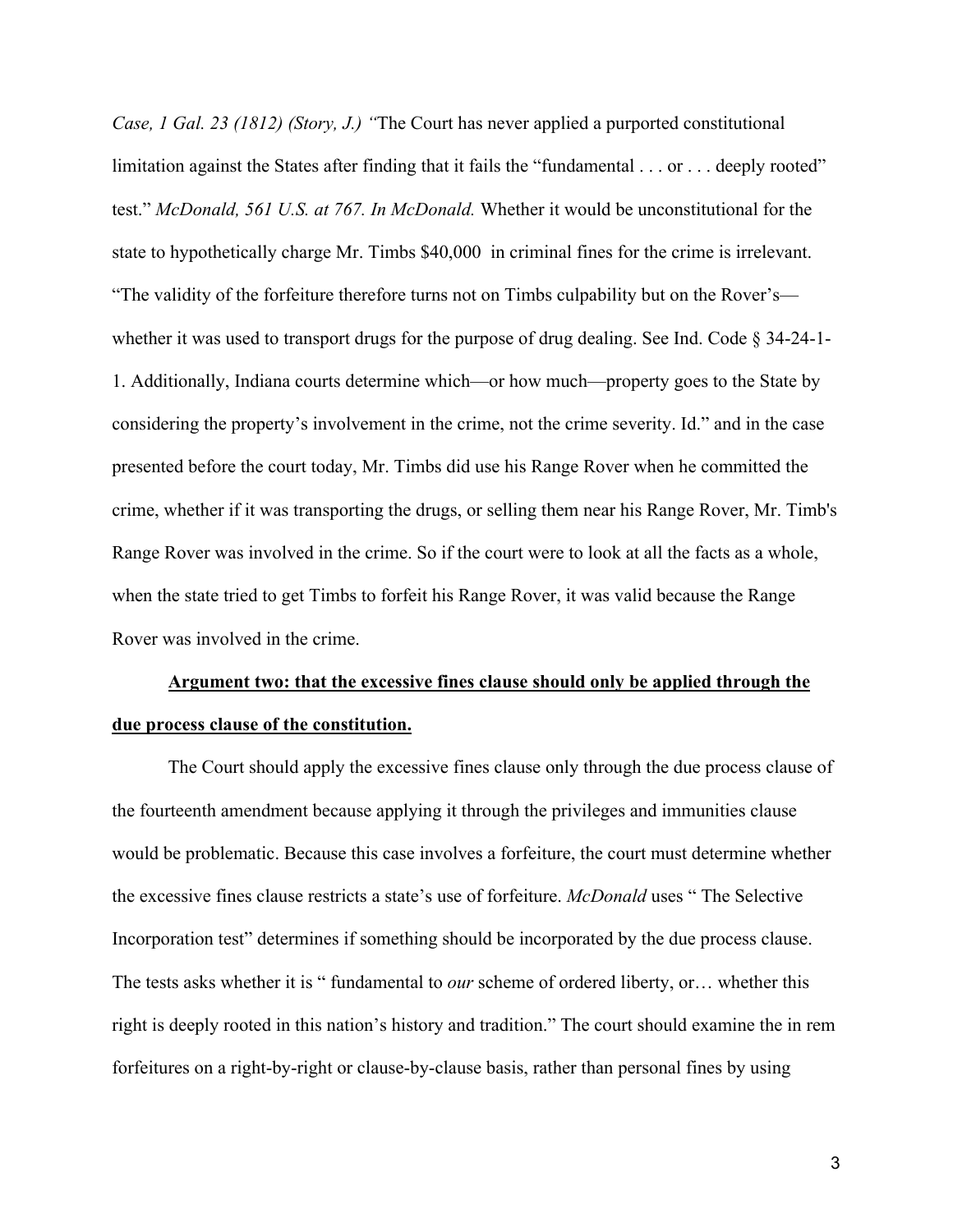historical evidence to show American legal traditions have applied requirements for in rem forfeiture and have failed under Mr. Timbs efforts. *See McDonald, 561 U.S. at 767.* "The applicability of the Eighth Amendment always has turned on its original meaning, as demonstrated by its historical derivation." *Id. at 264 n.4 (quoting Ingraham v. Wright, 430 U.S. 651, 670 n.39 (1977)).See McDonald, 561 U.S. at 844– 50 (Thomas, J., concurring in part and concurring in the judgment); id. at 838* when cross applying today's case with the case of Upjohn Co. v. United States, 449 U.S. 383, 386 (1981).

In that case Upjohn has the right to own a gun, however, he can't use the gun for illegal purposes, and in today's case, Mr. Timbs used the Range Rover to distribute illegal goods, revoking his right to be in possession of the car. ("As the Court demonstrates, there can be no doubt that § 1 was understood to enforce the Second Amendment against the States." (citing the opinion of the Court)). "to decide concrete cases and not abstract propositions of law." Upjohn Co. v. United States, 449 U.S. 383, 386 (1981). [to keep and bear arms for self-defense] among those fundamental rights necessary to our system of ordered liberty." Id. at 767–78. See also, e.g., Mapp v. Ohio, 367 U.S. 643, 656–57 (1961) See 406 U.S. at 373 (Powell, J., concurring in the judgment) (explaining that "[t]he question  $\dots$  is whether unanimity is in fact so fundamental to the essentials of jury trial that this particular requirement of the Sixth Amendment is necessarily binding on the States under the Due Process Clause of the Fourteenth Amendment").

#### **Conclusion**

To conclude, there is no historical basis citing that in rem forfeiture and fines hold the same weight and when incorporating in rem forfeiture under the due process clause, it is not classified as a fundamental right. Also, by ruling in favor of the State, this court would be setting